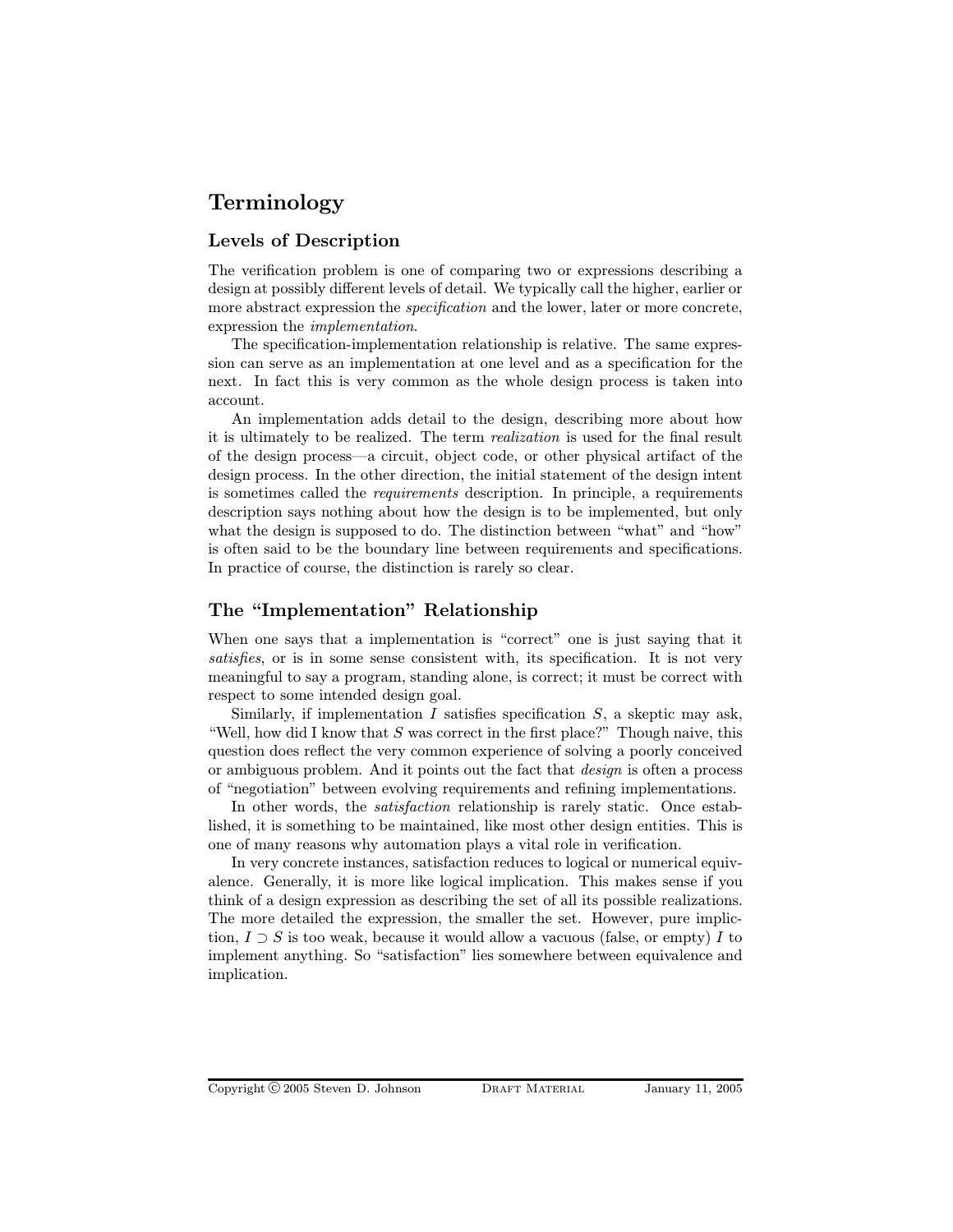#### Property Specification versus Behavioral Specification

A specification sometimes centers on a statement describing a function, relation, or procedure for obtaining the intended outputs for a given set of inputs. Assertions about program correctness often take this form. For example, a program might be specified to sort the elements in a given list. Functional specifications of this kind may be augmented by constraints, such as a bound on the running time or the amount of memory allowed.

Another form of specification consists of a list of isolated *properties* that must be satisfied by the realization. This form is common in system specifications, where one may want to assure that a collection of processes doesn't deadlock, or responds with a certain priority.

Real specifications are usually a combination of behavioral and property aspects. The distinction lies in the kinds of tools applied to reason about a particular aspect, and often a collection of different tools are used in combination.

## Verification

Verification is the process of ascertaining whether I satisfies S. Thus, in essence, it is the comparison of two design expressions, often, but not necessarily, at different levels of description. The prevailing practice of verification involves submitting a collection of sample inputs to both  $I$  and  $S$  and comparing the results. In all but the simplest cases this comparison involves some form of execution or interpretation of the two expressions. The diagram below gives a generalized diagram of the relationship.

$$
\begin{array}{ccc}\n\text{input}_{i} & \xrightarrow{S} & \text{output}_{i} \\
\rho \left| \left\lceil \alpha \right\rceil & \rho \left\lceil \left\lceil \alpha \right\rceil \right\rceil \\
\text{input}_{i} & \xrightarrow{I} & \text{output}_{i}\n\end{array}
$$

The functions  $\rho$  and  $\alpha$  represent transformations between concrete and abstract levels of representation. One or both of these transformations may be explicit in the verification process. Typically, a collection of representative inputs is  $a_1, a_2, \ldots, a_n$  selected and the representations of both implementation inputs  $\rho(a_1)$ ,  $\rho(a_2)$ , ...,  $\rho(a_n)$  and expected implementation outputs  $\rho(S(a_1)), \rho(S(a_2)), \ldots, \rho(S(a_n))$  are pre-calculated. Candidate implementation I is then simulated using these sample inputs and its outputs are compared for consistency against the  $\rho(S(a_i))$ .

Another way to perform this kind of verification is to randomly generate the  $input_i$  or the input<sub>i</sub>, simulate both I and S and compare the outputs.

The term *formal verification* has arisen to describe a verification process that involves a more direct comparison of  $S$  and  $I$  that is usually tantamount to a direct proof that  $I$  satisfies  $S$  for all possible inputs,

For all inputs 
$$
a
$$
,  $I(\rho[a]) = \rho[S(a)]$